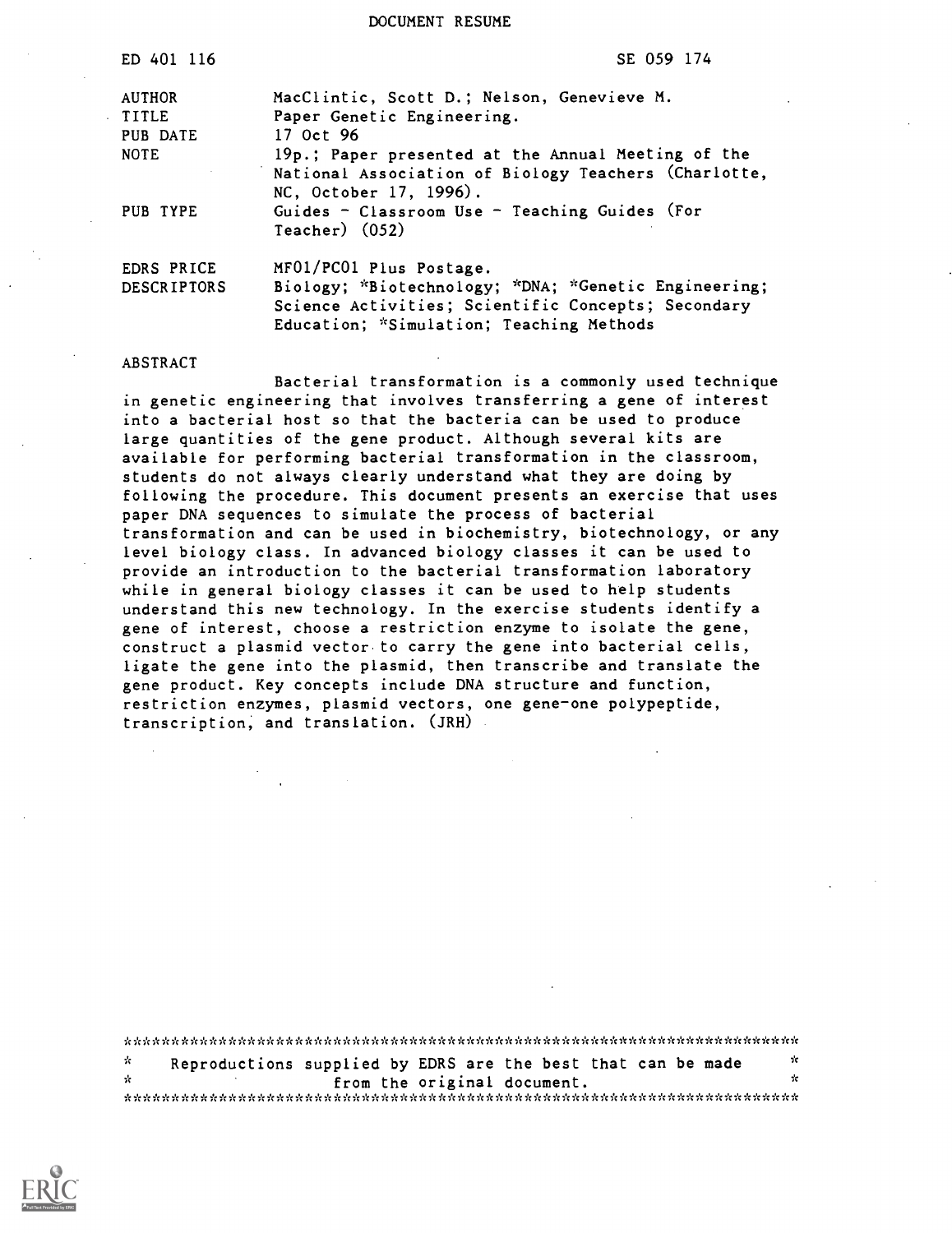"PERMISSION TO REPRODUCE THIS MATERIAL HAS BEEN GRANTED BY

 $f-m$  Nelson

TO THE EDUCATIONAL RESOURCES INFORMATION CENTER (ERIC)."

U.G. OEPARTBIENT OF EDUCATION OF SALE OF STREET OF EDUCATION OF STREET OF STREET OF STREET OF STREET OF STREET OF STREET OF STREET OF STREET OF STREET OF STREET OF STREET OF STREET OF STREET OF STREET OF STREET OF STREET O **DUCATIONAL RESOURCES INFORMATION** This document has been reproduced as<br>This document has been reproduced as<br>originating it originating it 0 Minor changes hove been mode to improve reproduction Quality.

o Points of view or opinions stated in this docu- ment do not necessarily reproaent official OER) position or policy.

PAPER GENETIC ENGINEERING

 $2\pi$  and  $2\pi$ 

Scott D. MacClintic The Loomis Chaffee School Windsor, CT 06095 E-mail: Scott\_ MacClintic @loomis.pvt.k12.ct.us and Genevieve M. Nelson Germantown Friends School 31 W. Coulter St. Philadelphia, PA 19144 E-mail: gmnelson @ix.netcom.com

National Association of Biology Teachers Convention Charlotte, NC October 17, 1996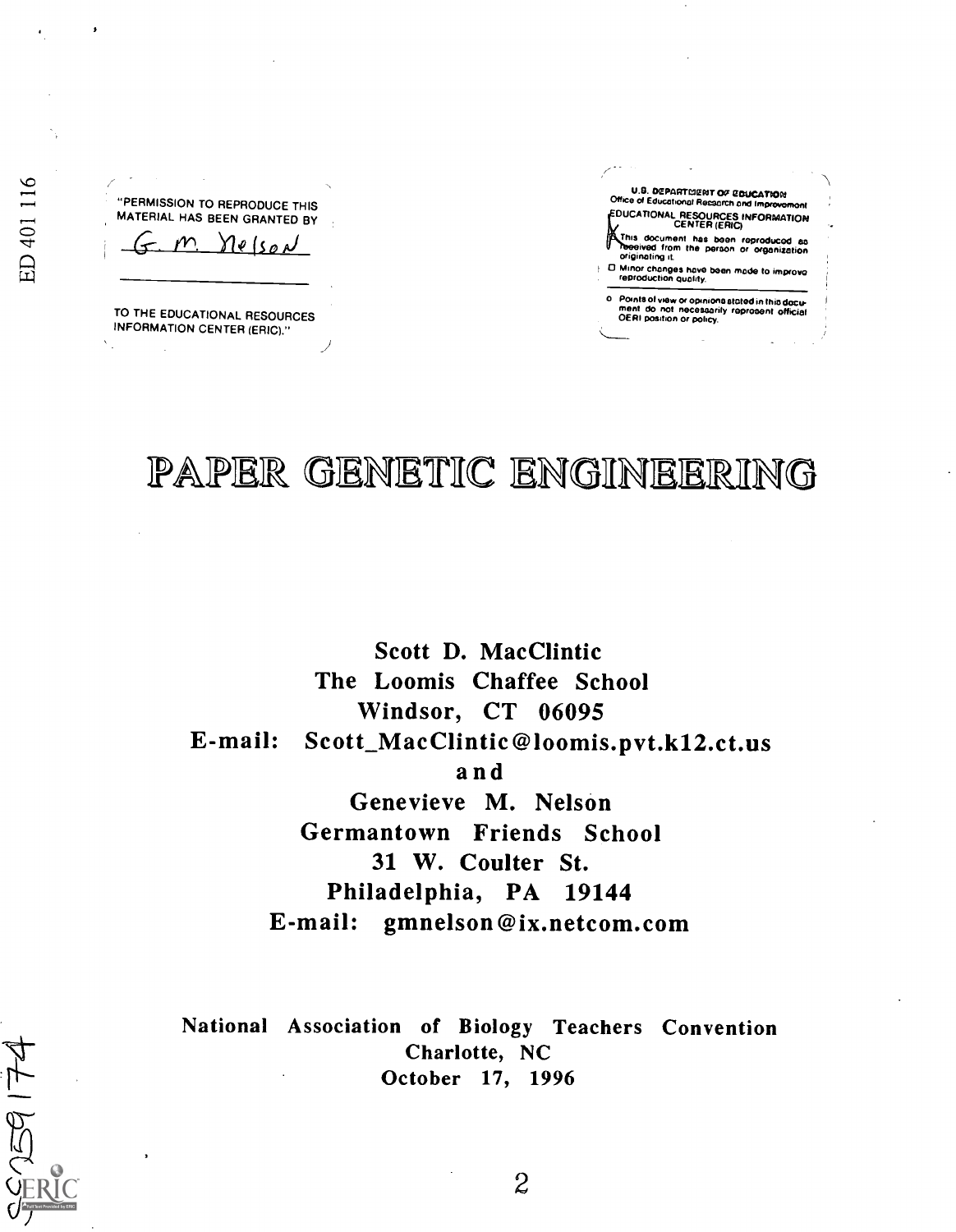#### PAPER GENETIC ENGINEERING

RATIONALE: Genetic engineering encompasses techniques that have revolutionized the biotechnology industry and biological research. These techniques have made it possible to manipulate organisms at a genetic level, to move DNA from one organism to another, to amplify genes of interest and to study mechanisms of genetic control. Recent advances made possible by genetic engineering include the cloning and production of pharmaceutical products such as human insulin and human growth hormone and the development of recombinant DNA vaccines such as the Hepatitis B vaccine.

Bacterial transformation is a commonly used technique of genetic engineering that involves transferring a gene of interest (human insulin, for example) into a bacterial host so that the bacteria can be used to produce large quantities of the gene product. Although several kits are available for performing bacterial transformation in the classroom, students do not always clearly understand what they are doing by following this procedure. This exercise uses paper DNA sequences to simulate the process of bacterial transformation. It can be used in biochemistry, biotechnology or any level biology class. In advanced biology classes, it provides an introduction to the Advanced Placement bacterial transformation laboratory, and in general biology classes it works well on its own to help students understand this new technology. This exercise is quite flexible. It can be simplified for use in middle school classes, or made more complicated to challenge older students.

INTRODUCTION: In this exercise, students identify a gene of interest, choose a restriction enzyme to isolate the gene, construct a plasmid vector to carry the gene into bacterial cells, ligate the gene into the plasmid and then transcribe and translate the gene product. Questions to be answered at each step along the way reinforce key concepts and help students understand exactly what they are doing.

Key Concepts: DNA structure and function, restriction enzymes, plasmid vectors, one gene-one polypeptide, transcription, translation.

Materials: Each pair or group of students will need...

<sup>1</sup> scissors scotch tape white paper DNA sequences colored paper plasmid DNA sequences transparency film restriction enzyme recognition sequences



1

़3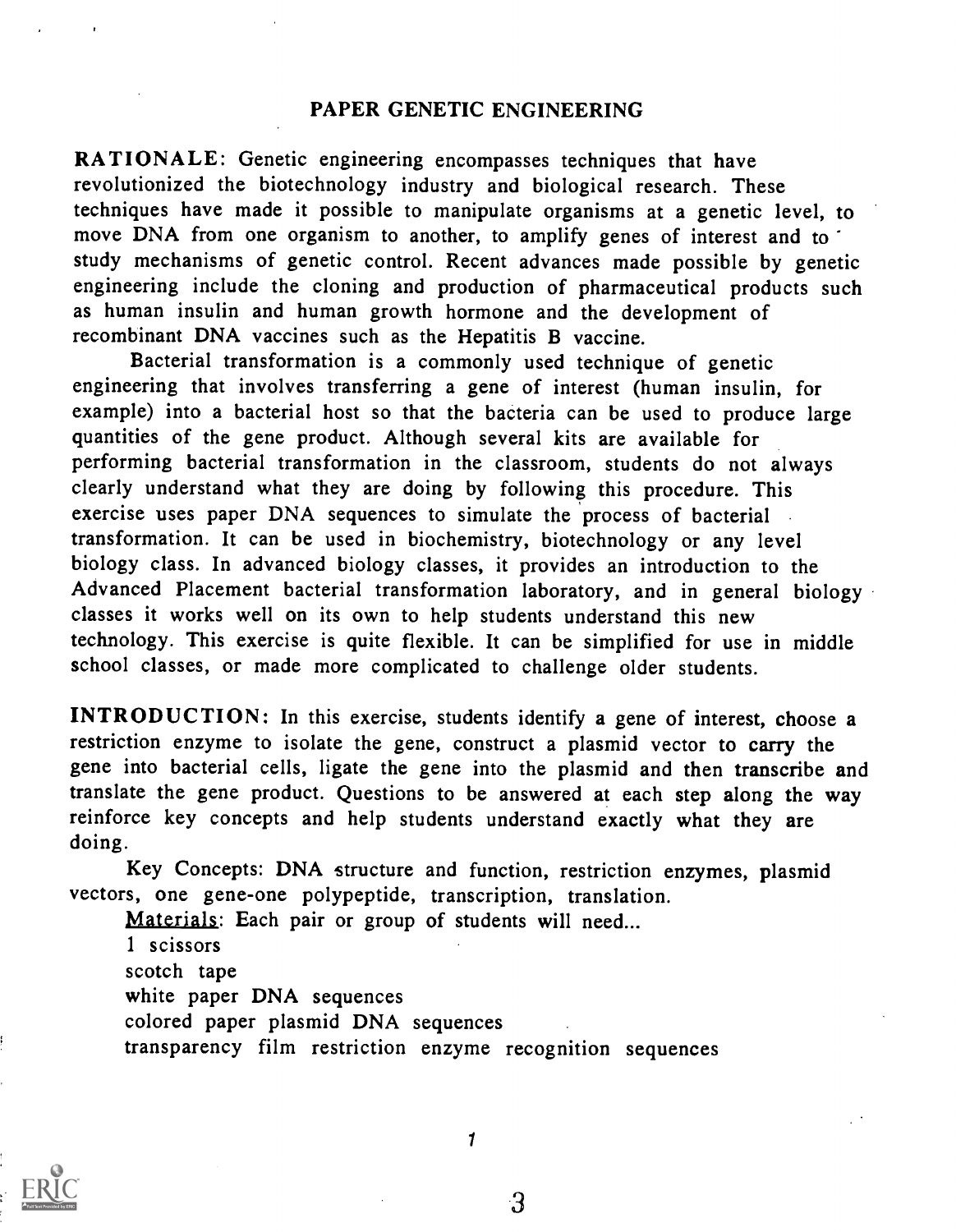# DIRECTIONS:

The procedure for this exercise is fairly simple (in theory). You will:<br>1. LOCATE the gene coding for the protein you want to manufacture

- the gene coding for the protein you want to manufacture
- 2. ISOLATE the desired gene by using restriction enzymes to cut it out of the DNA
- 3. OPEN UP a plasmid (a small circular DNA molecule) which will carry the gene by cutting it with the same restriction enzyme
- 4. INSERT the gene into the plasmid (similar to splicing two pieces of tape together)
- 5. TRANSFORM host cells (bacteria) by inducing them to take in the plasmid carrying the gene
- 6. SCREEN the host cells to see which of them have taken in the plasmid and are producing the protein you want.

# FOLLOW THE DIRECTIONS CAREFULLY AND BE SURE YOU KNOW WHAT YOU ARE DOING BEFORE YOU CUT OR TAPE ANYTHING.

# PROCEDURE:

# I. LOCATION OF TARGET GENE

1. The white pages contain strips of cellular DNA sequences. Carefully cut along the lines to separate these sequences into strips of double stranded DNA. DO NOT cut the numbers off the tops of the strips.

2. Assemble the strips into one long strand of DNA by taping the nonnumbered end of each piece to the top of the next numbered piece (i.e., tape the non-numbered end of strip #1 to the top of strip #2, then connect the other end of strip 2 to strip 3 and so on...). Do not cover up any of the letters. You should end up with one long piece of DNA with only the number 1 showing at the top.

3. This strand of DNA contains the gene we are interested in. The strand of nucleotides on the LEFT will be referred to as the TEMPLATE strand, and this is the strand that will be used to produce mRNA during transcription. Transcription begins when an enzyme called RNA Polymerase binds to the following PROMOTER sequence:  $A T A T T A$ . In order for your plasmid to successfully produce the gene product, it must include a promoter sequence. This sequence can be part of the plasmid itself, or the gene to be inserted in the plasmid can include its own promoter. (Keep this in mind later when you are constructing your recombinant plasmid).

4. Scan the left-hand strand of your DNA for the PROMOTER sequence A T A T T A. Outline this sequence and label it "Promoter"

5. Although RNA polymerase binds to the promoter, the coding portion of the gene actually BEGINS at the START CODON: TAC. This codon can be found just



2

 $\oint$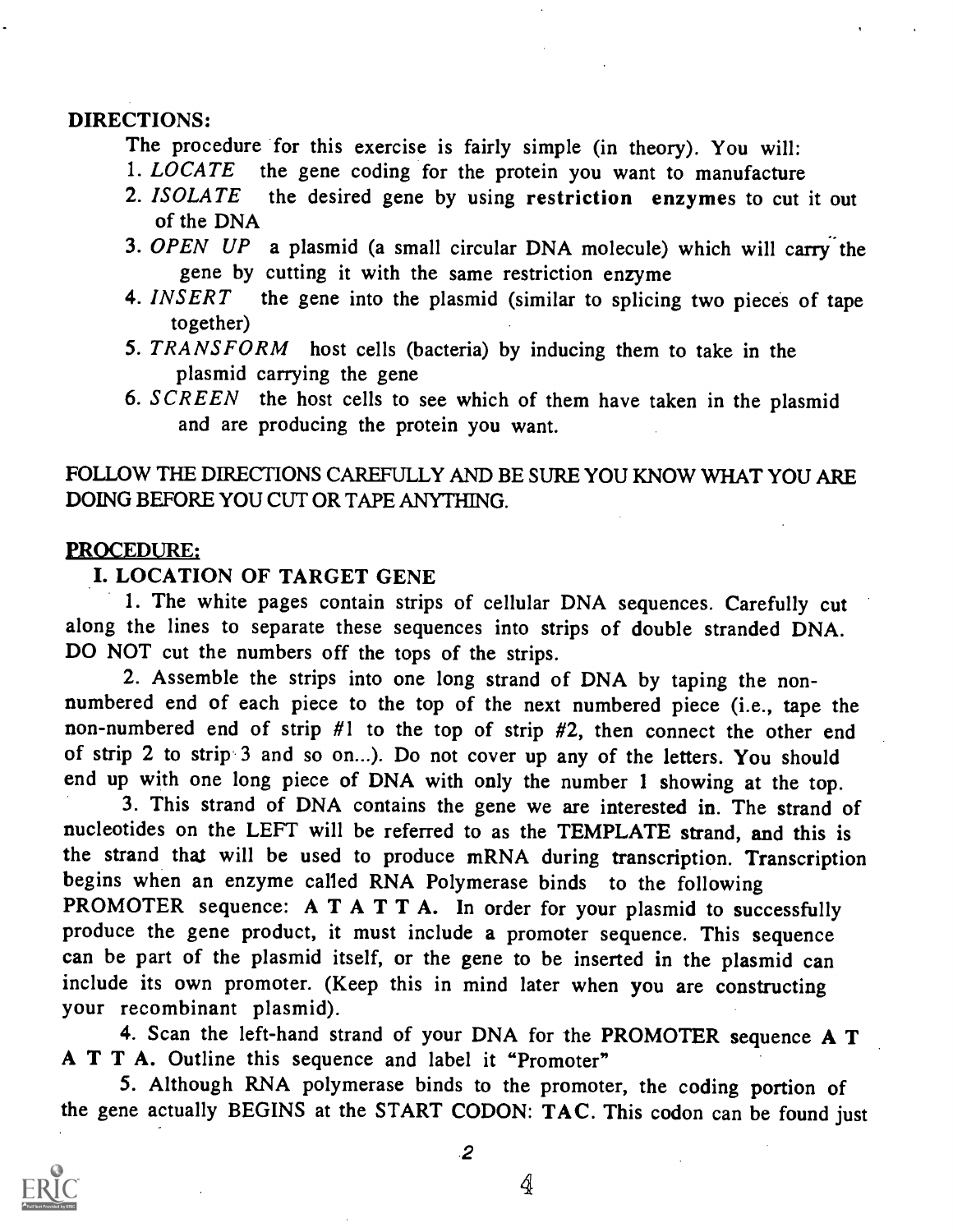below the promoter on the cellular DNA. Find this codon and label it "start."

6. The TERMINATION sequence C G G G C G signals the end of the gene. Scan the left-hand strand of your DNA for the TERMINATION sequence C G G G C G. Outline this sequence and label it "Termination"

7. The length of DNA between these two sequences (including the sequences themselves) represents the gene we would like to isolate and engineer into the plasmid. DO NOT CUT IT OUT YET.

#### II. ISOLATION OF TARGET GENE

The target gene can be removed from the rest of the DNA by using restriction enzymes, enzymes that act like molecular scissors. These enzymes bind to and cut DNA at specific sequences, called recognition sequences. Each restriction enzyme has a different recognition sequence. The enzymes have funny names (like Ava II) that come from the organisms from which they were first isolated. The restriction enzymes you will use in this lab are found on pieces of transparency film. The dotted line running through the recognition sequence of each enzyme represents the line along which the DNA will be cut. Notice that this cut will produce "sticky ends", overhanging unpaired nucleotides which can be reattached if the complementary sticky ends are matched. See the example below:



Before deciding which enzyme(s) would be best to cut out the target gene, you must find the recognition sequences for all of the enzymes on your DNA. To do this, slide the transparency representing one enzyme along the entire length of the DNA strand until you find the sequence it matches. Outline each restriction site on the DNA and label it with the NAME of the enzyme that cuts there. Repeat this process for each of the six enzymes.

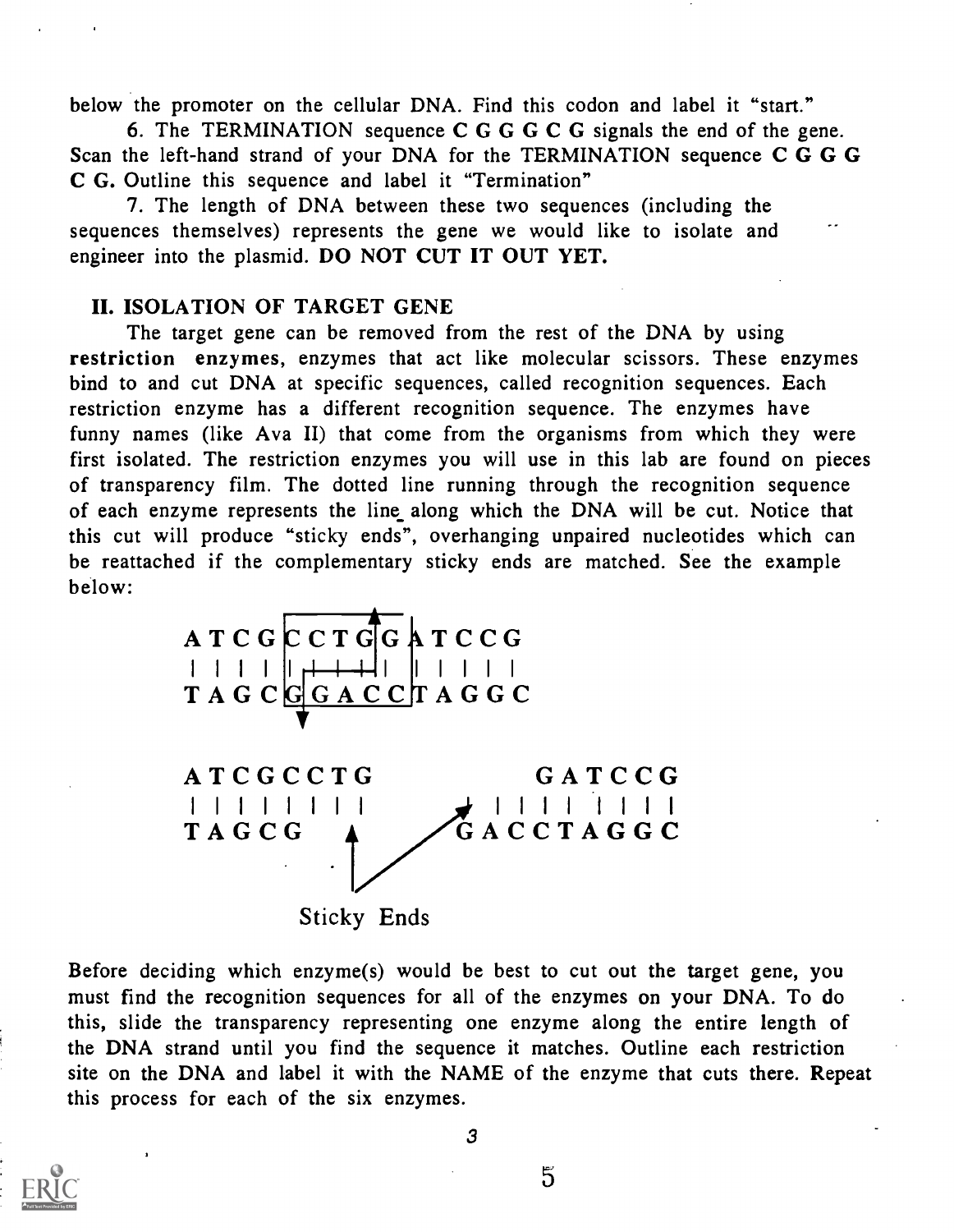The enzyme used to isolate the gene must be able to chop out the entire gene, from above the start codon (TAC) to below the termination sequence. The enzyme to be used must NOT cut inside the gene (i.e., it must not cut between the start codon and the termination sequence). You have the following options in choosing which restriction enzyme to use:

OPTION 1: Use an enzyme that cuts above the promoter and below the termination sequence. If you choose this option, you do not need to ensure that the plasmid DNA contains a promoter sequence of its own. However, in "real life," plasmids will only accept inserts of about 4,000-5,000 base pairs, so you run the risk of creating an insert that is too large to be accepted by your plasmid if you include the cellular promoter.

OPTION 2: Use an enzyme that cuts between the promoter and the start codon (i.e., below the promoter and above the start codon) and below the termination sequence. If you choose this option, you must be sure that when you assemble your plasmid, the plasmid DNA contains a promoter sequence. The advantage of this option is that the cellular DNA fragment to be inserted in the plasmid is smaller and therefore it is more likely that successful insertion will occur.

REGARDLESS OF WHICH OPTION YOU CHOOSE, BE SURE THAT THE ENZYME YOU SELECT DOES NOT CUT BETWEEN THE START CODON AND THE TERMINATION SEQUENCE

Look carefully at your labeled DNA strand and answer the following questions in the space provided:

1. Which restriction enzyme(s) would be BEST to use to isolate the target gene? Explain WHY your choice would be best.

2. Which enzyme(s) would NOT be useful? Explain why not.

### III. PREPARATION OF THE PLASMID

Plasmids are small circular molecules of DNA that can serve as vectors, meaning that they can be used to carry the gene of interest from one organism to another. Before the gene you have isolated can be inserted into the plasmid, you must construct the plasmid and locate its origin of replication, restriction sites and antibiotic resistance genes.

1. Scan the plasmid sequences and identify the PROMOTER region: A T A T T A. Label this "promoter." Also, identify the origin of replication, the



4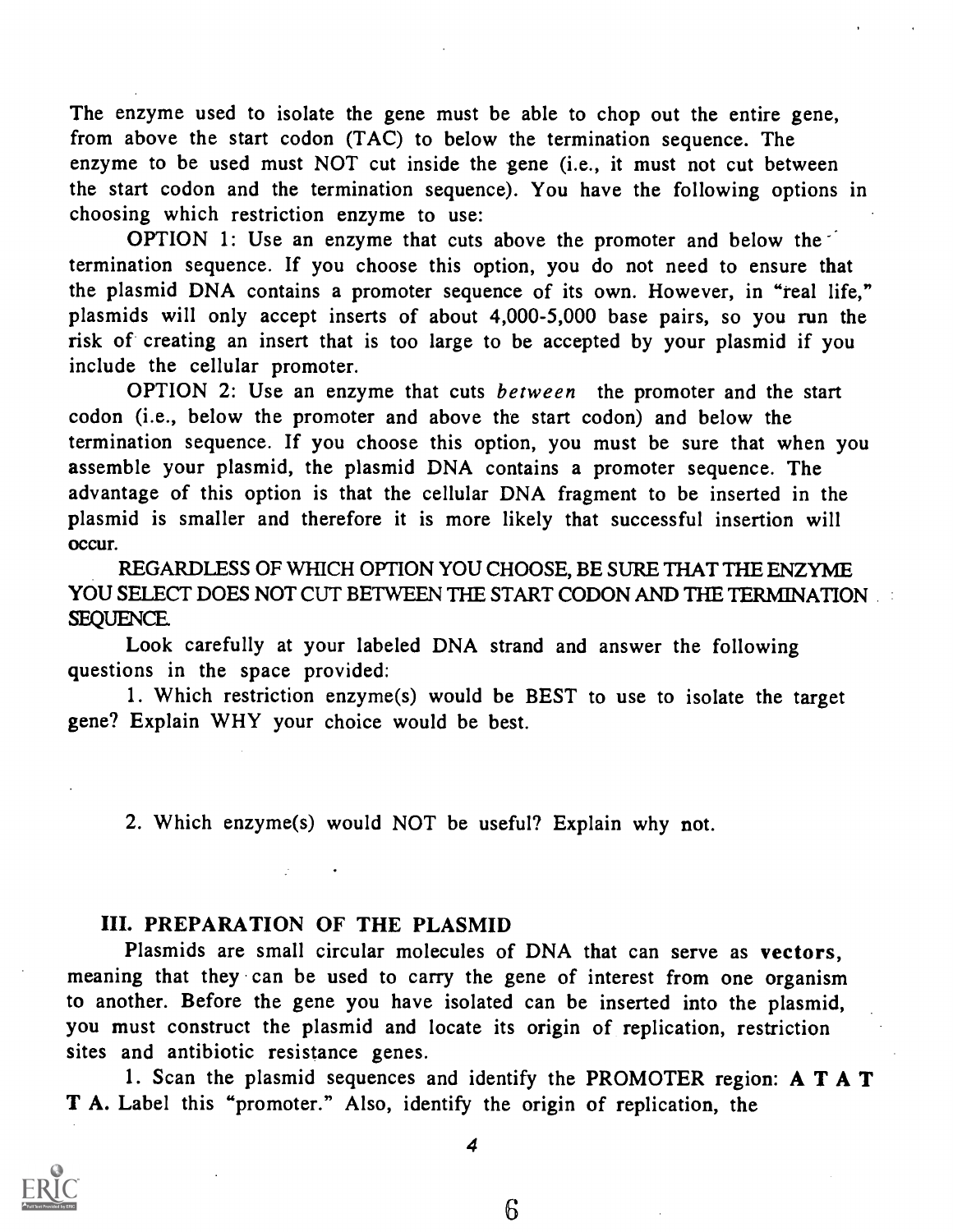kanamycin resistance gene and the ampicillin resistance gene. These genes will enable any cell that takes in this plasmid to grow in the presence of these antibiotics. Cells that do NOT take in the plasmid will NOT grow in the presence of ampicillin and kanamycin.

2. Cut out the strips of plasmid DNA from the colored sheets of paper. Assemble the strips end-to-end as you did with the cellular DNA, but this time you may tape them together in any order. You do not need to use ALL the pieces to assemble the plasmid, but your plasmid MUST contain an origin of replication and at least ONE of the antibiotic resistance genes. In addition, if your cellular DNA fragment does not have a promoter (because you chose option 2), the plasmid promoter must be included.

3. Attach the two ends of the strip to form a CIRCULAR plasmid.

4. Use the transparencies as you did before to locate and label the restriction enzyme recognition sites on the plasmid.

## IV. INSERTION OF THE TARGET GENE INTO THE PLASMID

1. Decide which restriction enzyme(s) you want to use.The enzyme(s) you choose must cut the entire target gene out of the cellular (white) DNA. You must use this SAME enzyme(s) to open up the plasmid, and the plasmid's origin of replication and AT LEAST ONE antibiotic resistance gene must remain intact. You may use more than one enzyme, but keep in mind that whatever enzyme or combination of enzymes you use will cut ALL of its sites.

2. Carefully cut the cellular DNA, following the dotted line cutting pattern for the enzyme you have chosen. Cut ALL of the restriction sites for the enzyme you have chosen.

3. Cut the plasmid with the SAME enzyme(s) cutting pattern- this will open up the circular plasmid and create "sticky ends" that correspond to the ends of the cellular DNA:

4. Match up the sticky ends from the isolated gene with those of the plasmid and tape the gene into place in the plasmid. Be sure that you match complementary bases to each other (Match A to T and G to C)

5. Answer the following question in the space provided:

Why is it necessary to use the SAME restriction enzyme(s) to cut out the gene and to open the plasmid?



 $\cdot$  5

 $\overline{7}$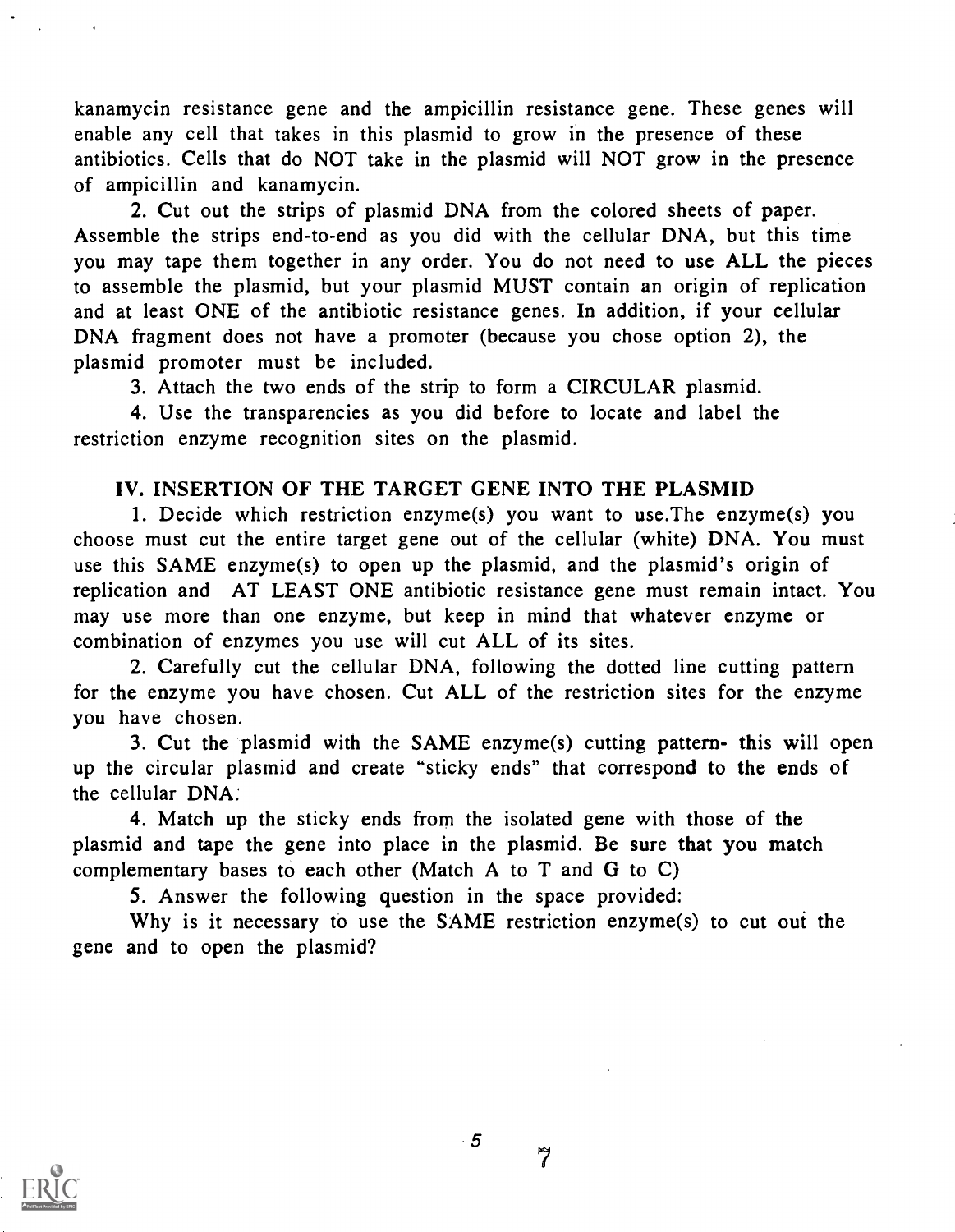You have now constructed a plasmid that carries the target gene. The plasmid can be inserted into bacterial cells through a process called transformation, and the bacterial cells will transcribe and translate the plasmid DNA to produce the protein we want to manufacture.

#### V. EXPRESSION OF THE TARGET GENE

1. Locate the promoter region  $(A T A T T A)$  which is now part of the plasmid. Remember to look for this region on the LEFT hand strand of DNA. Just below this region, locate the START codon (T A C) on the cellular (white) DNA.

2. Starting with the start codon, write the sequence of the mRNA strand that would be transcribed from this DNA. Remember that an A on the DNA will be transcribed into a U on the mRNA, T on the DNA will be transcribed into a A on the mRNA, C on the DNA will be transcribed into a G on the mRNA, G on the DNA will be transcribed into a C on the mRNA. Stop transcribing when you reach the first base of the termination sequence ( $C$ GGGCG).

3. Write the sequence of the mRNA transcript below:

4. Separate the mRNA transcript into codons by placing a slash after every third letter, beginning with AUG/

5. Use a codon chart (which can be found in any biology textbook) to TRANSLATE the mRNA sequence into an amino acid sequence. Write the sequence of amino acids that would be produced from this mRNA on the line below:



þ,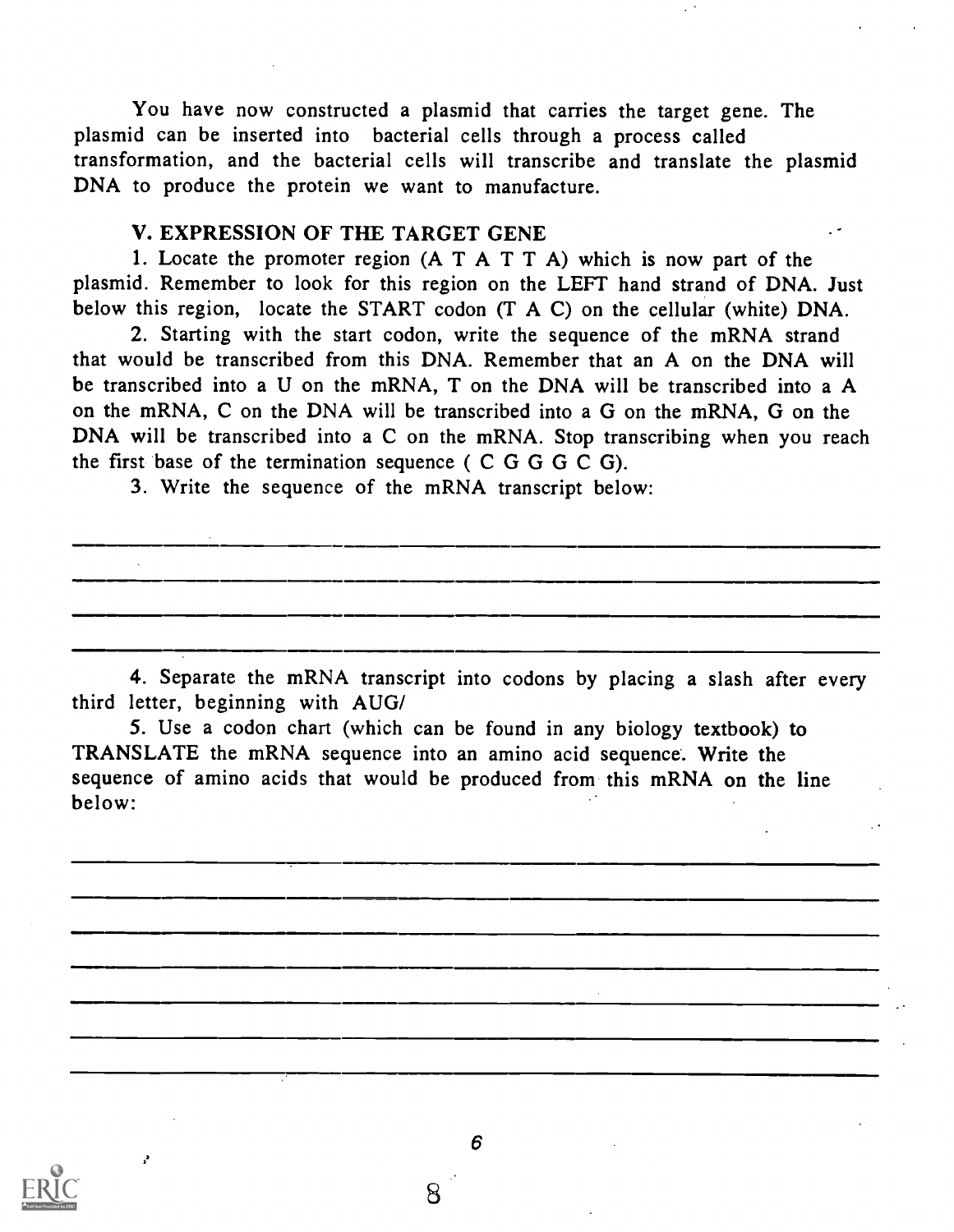Answer the following questions in the space provided:

-What would happen if an extra G were inserted between the 'first codon (A U G) and the second codon? What effect would this have on the sequence of amino acids produced by translation?

-What would happen to the sequence of amino acids if the 5th mRNA codon were changed from AGA to AGG? What if this 5th codon were changed from AGA to GGA?

-What would happen if the 3rd mRNA codon was changed from UAU to UAG?

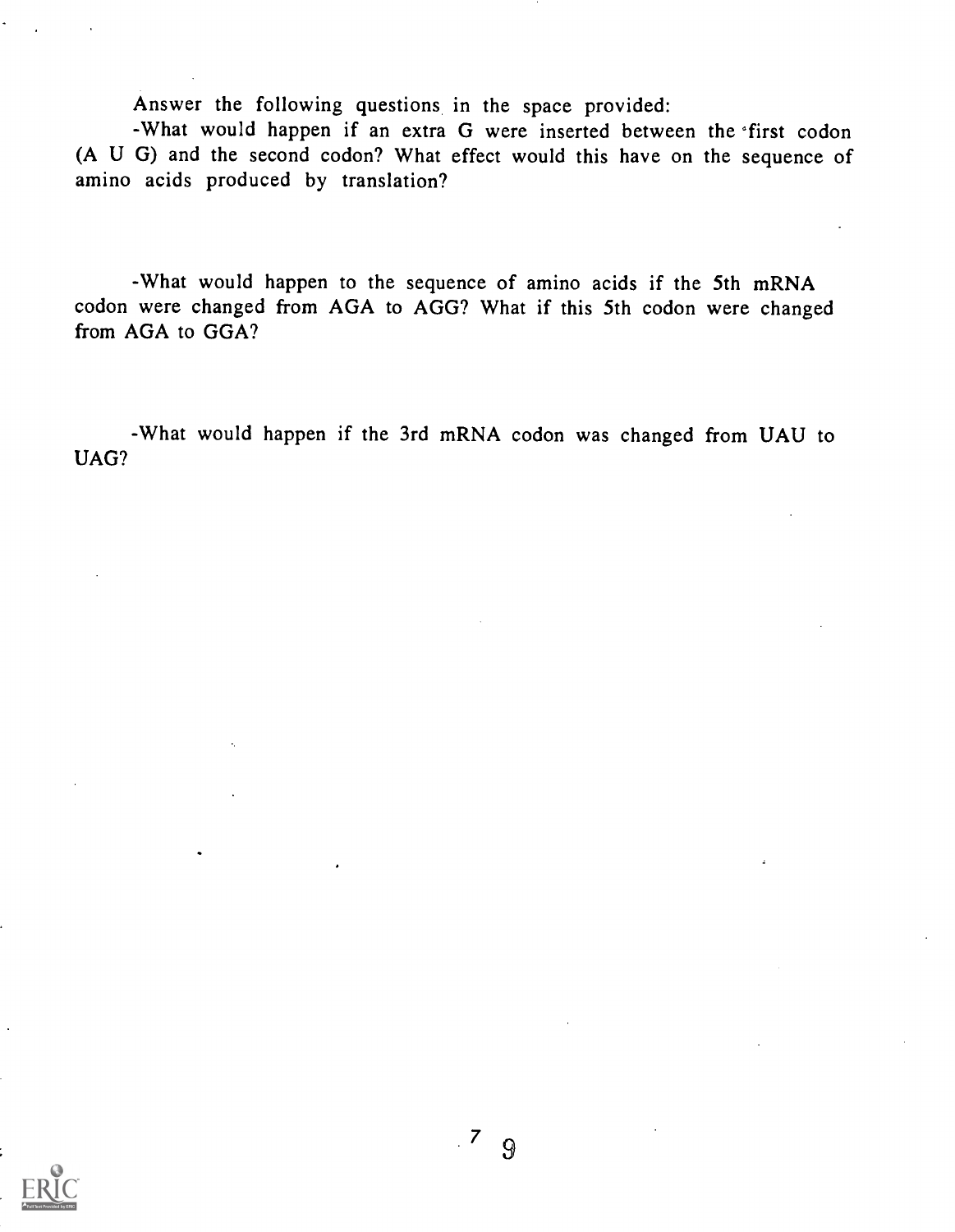There are a variety of ways to modify this activity for use by students of different ability levels.

1. To simplify the search for an appropriate enzyme, reduce the number of enzymes students need to consider.

2. To make the problem more complex, add more enzymes. Have students consider the relative merits of using only one enzyme versus using a pair of enzymes to isolate the gene and open the plasmid. What are the advantages and disadvantages of each of these strategies?

3. Keep in mind that the way in which students assemble the plasmid sequences may cause some enzyme recognition sites to "appear" or "disappear." For this reason, each group's plasmid will differ slightly.

4. Cellular DNA is often protected from restriction enzyme digestion by methylation. Adding methyl groups to specific nucleotides at enzyme recognition sites prevents the enzymes from binding so they cannot cut the DNA. Modify the cellular DNA sequences so that some of the enzyme sites are methylated and therefore those enzymes are "unusable."

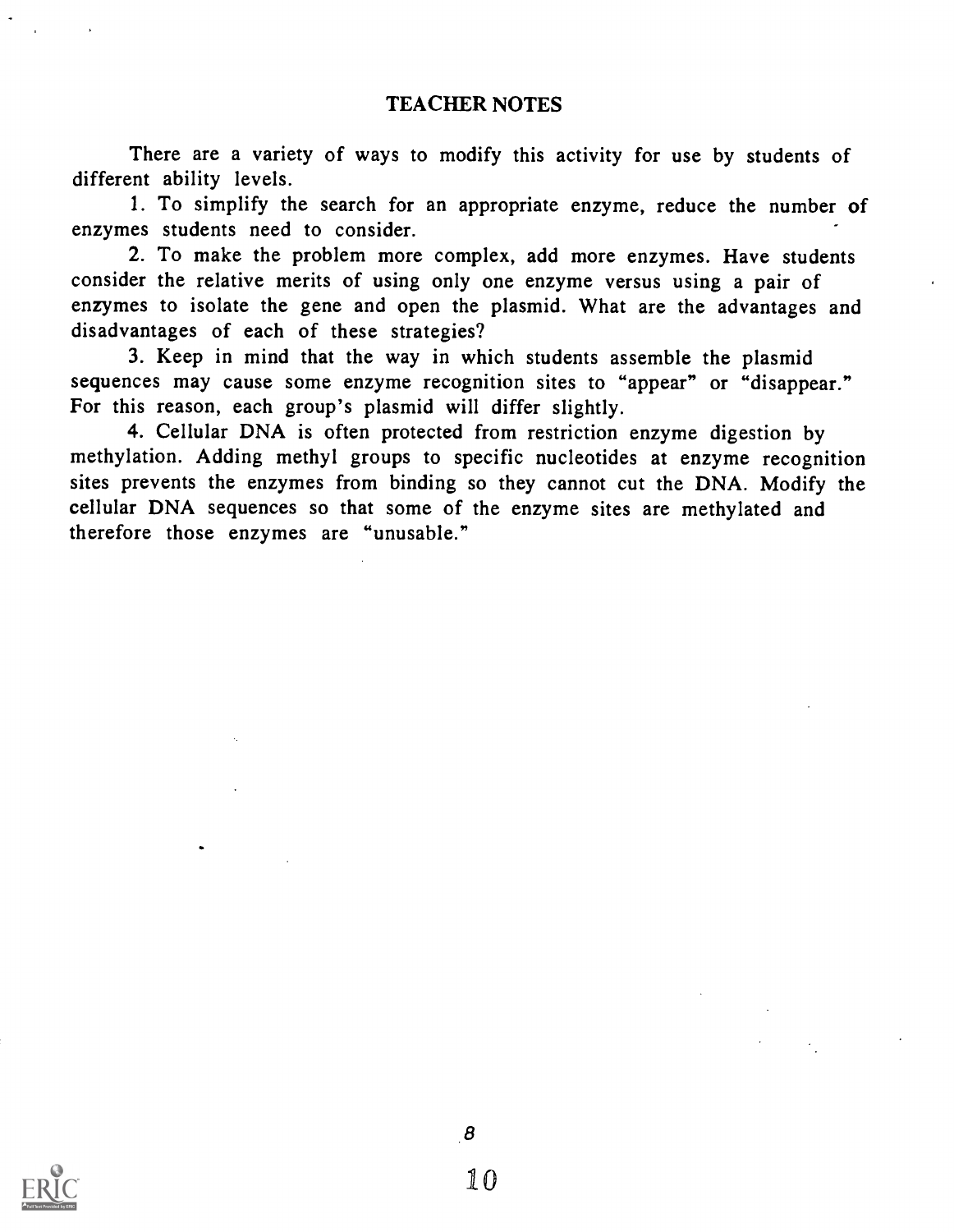### ADDITIONAL INFORMATION: The Finer Points of Genetic Engineering

This activity can be modified to make it more challenging for advanced students. Additional information about plasmid construction and genetic engineering strategies is provided below.

I. Single enzyme digests, efficiency of insertion and selection strategies

Using only one enzyme to cut out the target gene and open the plasmid may decrease the efficiency of insertion because the sticky ends of the cellular DNA are complementary to themselves, and the sticky ends of the plasmid are complementary to themselves. For this reason, three different outcomes are possible during ligation: 1) the desired outcome, sticky ends of target gene annealing to sticky ends of plasmid and ligating correctly to produce plasmid with inserted target gene 2) plasmid sticky ends re-annealing to themselves and ligating to produce closed plasmids without inserts and 3) sticky ends of the target gene annealing to themselves to produce small "loops" of target gene sequence that are not contained within a plasmid (and therefore will not be replicated). Which of these outcomes occurs depends on random interactions in the ligation mix, but formation products 2 and 3 certainly decreases the amount of desired product 1 that forms. In addition, one is now faced with the problem of distinguishing cells that take up plasmid WITH insert (product 1) from cells that take up plasmid WITHOUT insert (product 2).

This can be accomplished by employing both antibiotic resistance genes. A possible strategy might work as follows: choose an enzyme that cuts inside the kanamycin resistance gene but NOT in the ampicillin resistance gene. Plasmids that contain inserted target gene will have functional ampicillin resistance, but will have disrupted, non-functional kanamycin resistance. Plasmids that religate without insert will have both resistance genes intact and therefore will confer resistance to ampicillin and kanamycin on transformed cells. Following transformation, cells are grown first on ampicillin plates. This media allows both cells containing plasmid + target gene and cells containing plasmid only to grow. These colonies are then transferred onto 2 new plates: one containing ampicillin only and one containing ampicillin and kanamycin. This process is accomplished by using a sterile toothpick to move colonies one at a time onto the 2 plates in a grid pattern, so that cells from one colony are placed in the same spot on both amp and ampicillin+kanamycin plates. By comparing which colonies grow on these plates, one can distinguish colonies that carry plasmid + target gene (those that grow on ampicillin but NOT on kanamycin) from colonies that carry plasmid only (those that grow on BOTH ampicillin AND kanamycin).

9

I1

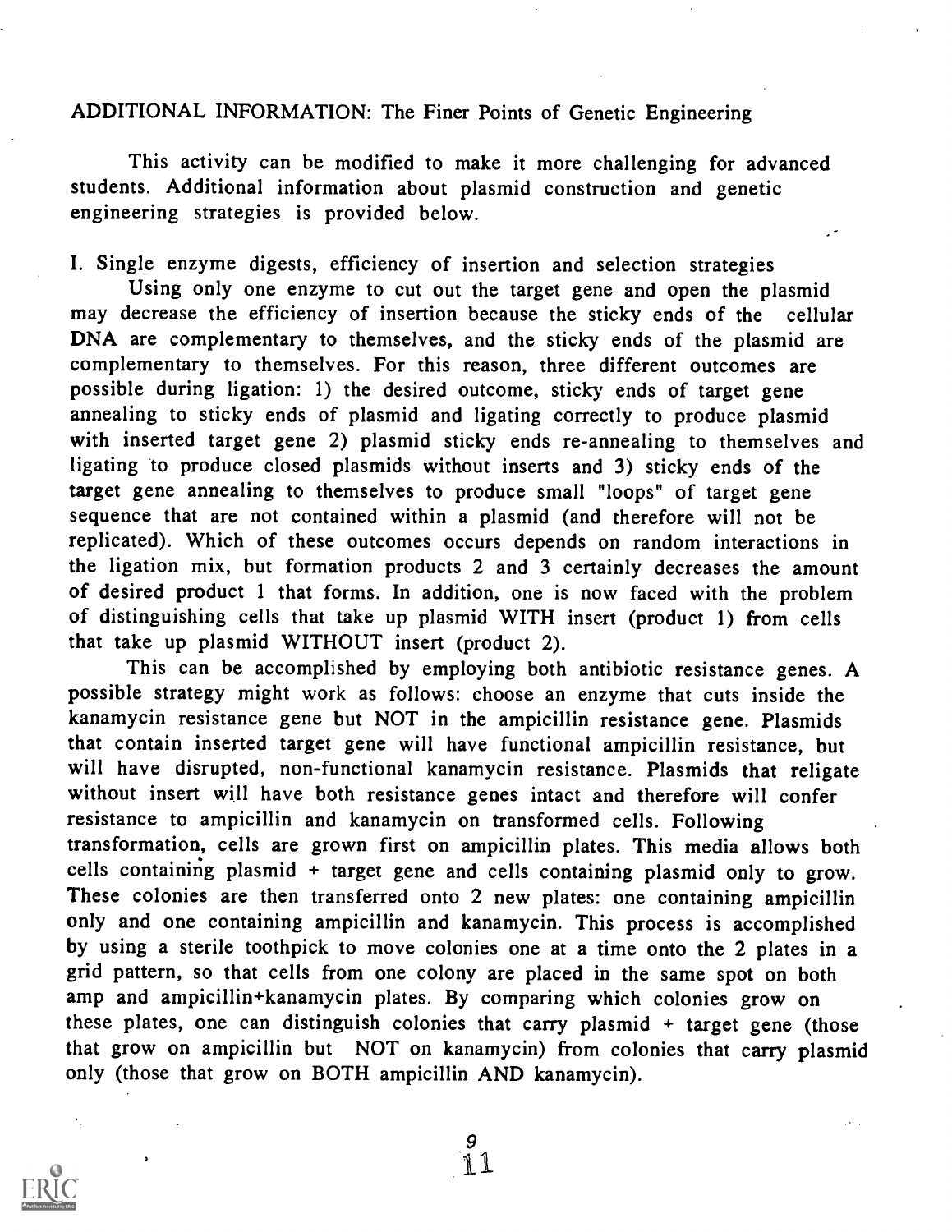

ERIC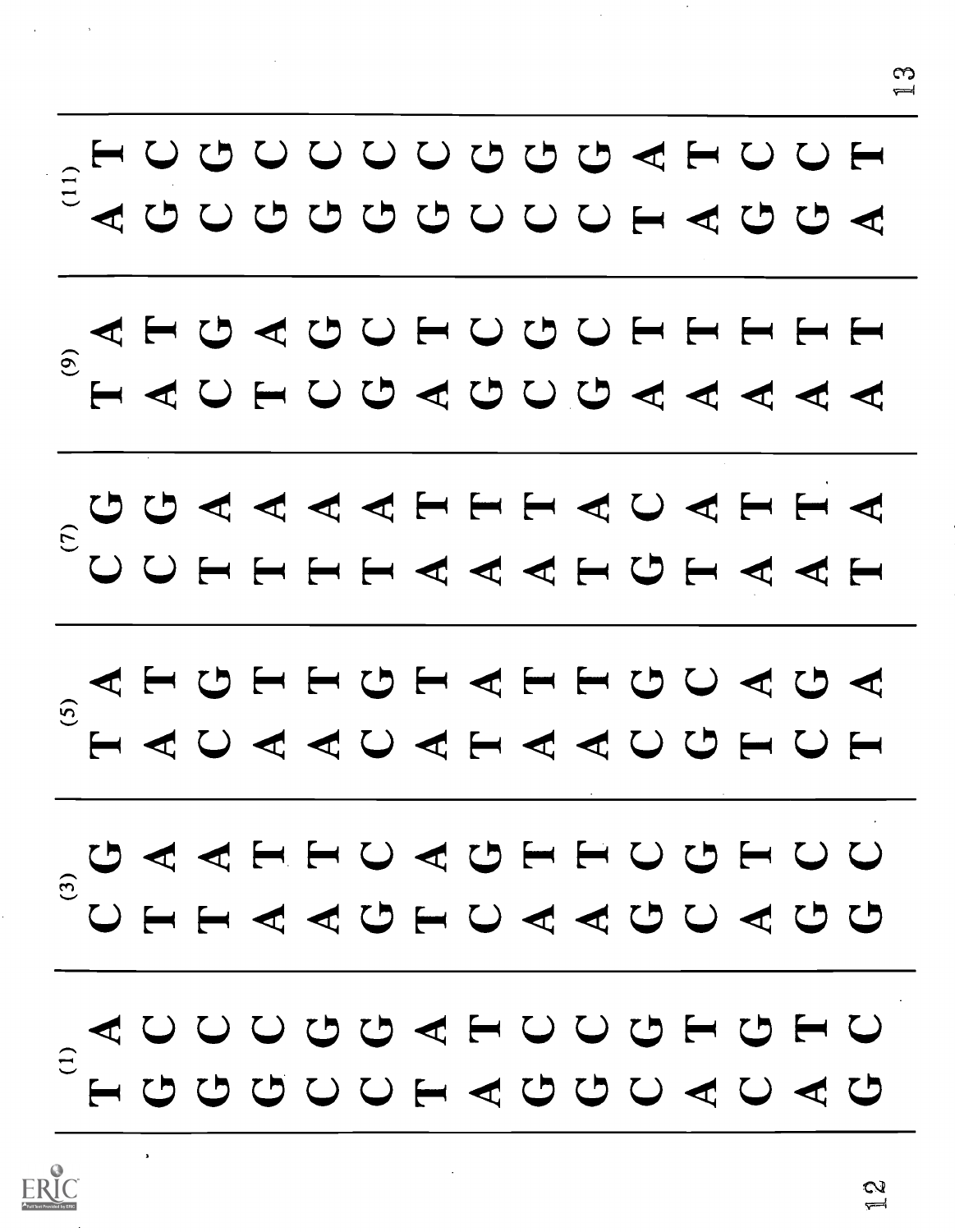

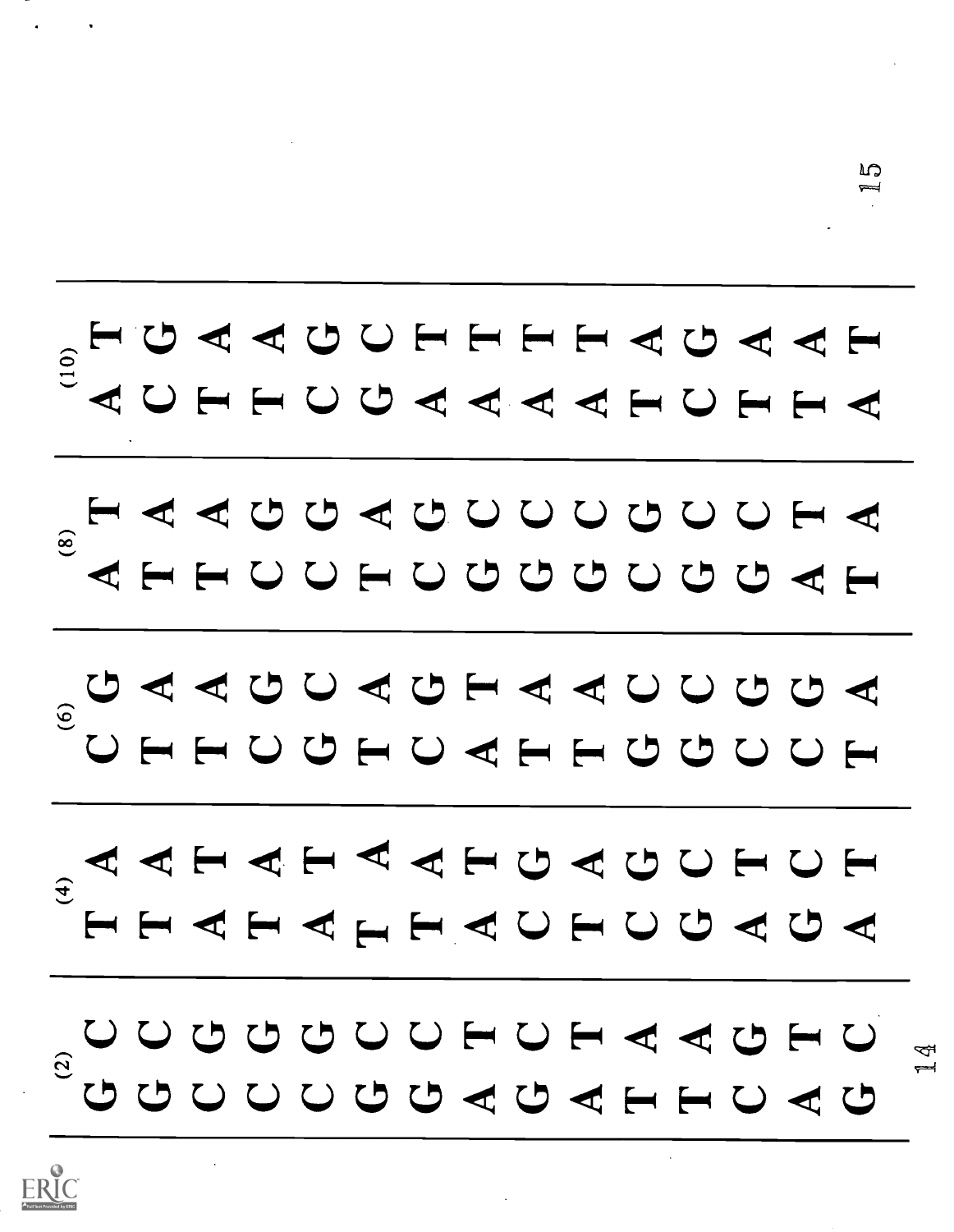

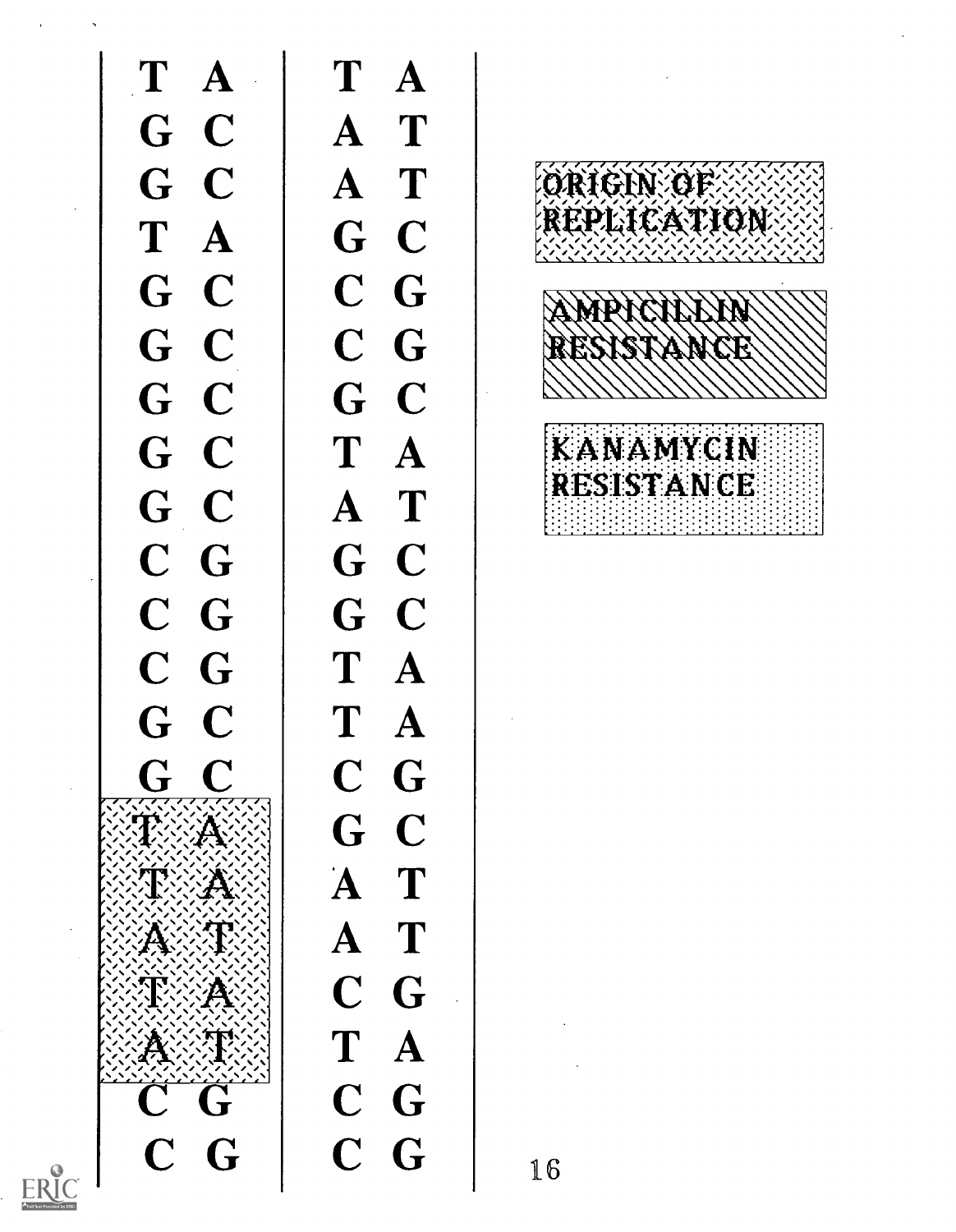C.) 41 4t El\* 4e U E-0 Cs) E-1 4t1 L'7 4t U C7 c.) ( L7 cs N ci) F C,) d 4tC d U 4tt 4et H Emi U U 4tt U U c.) 4tt 4tt Emi En\* H U Emi Emi -et -et Emi $\begin{array}{lcl} \begin{array}{lcl} \mathbf{A} & \mathbf{C} & \mathbf{C} \ \mathbf{A} & \mathbf{C} & \mathbf{C} \ \mathbf{A} & \mathbf{A} & \mathbf{C} & \mathbf{C} \ \mathbf{C} & \mathbf{C} & \mathbf{C} & \mathbf{C} \ \mathbf{C} & \mathbf{A} & \mathbf{A} & \mathbf{C} & \mathbf{C} \ \mathbf{C} & \mathbf{A} & \mathbf{C} & \mathbf{C} & \mathbf{C} \ \mathbf{C} & \mathbf{C} & \mathbf{C} & \mathbf{C} \end{array} \end{array$  $\mathbf G$ 17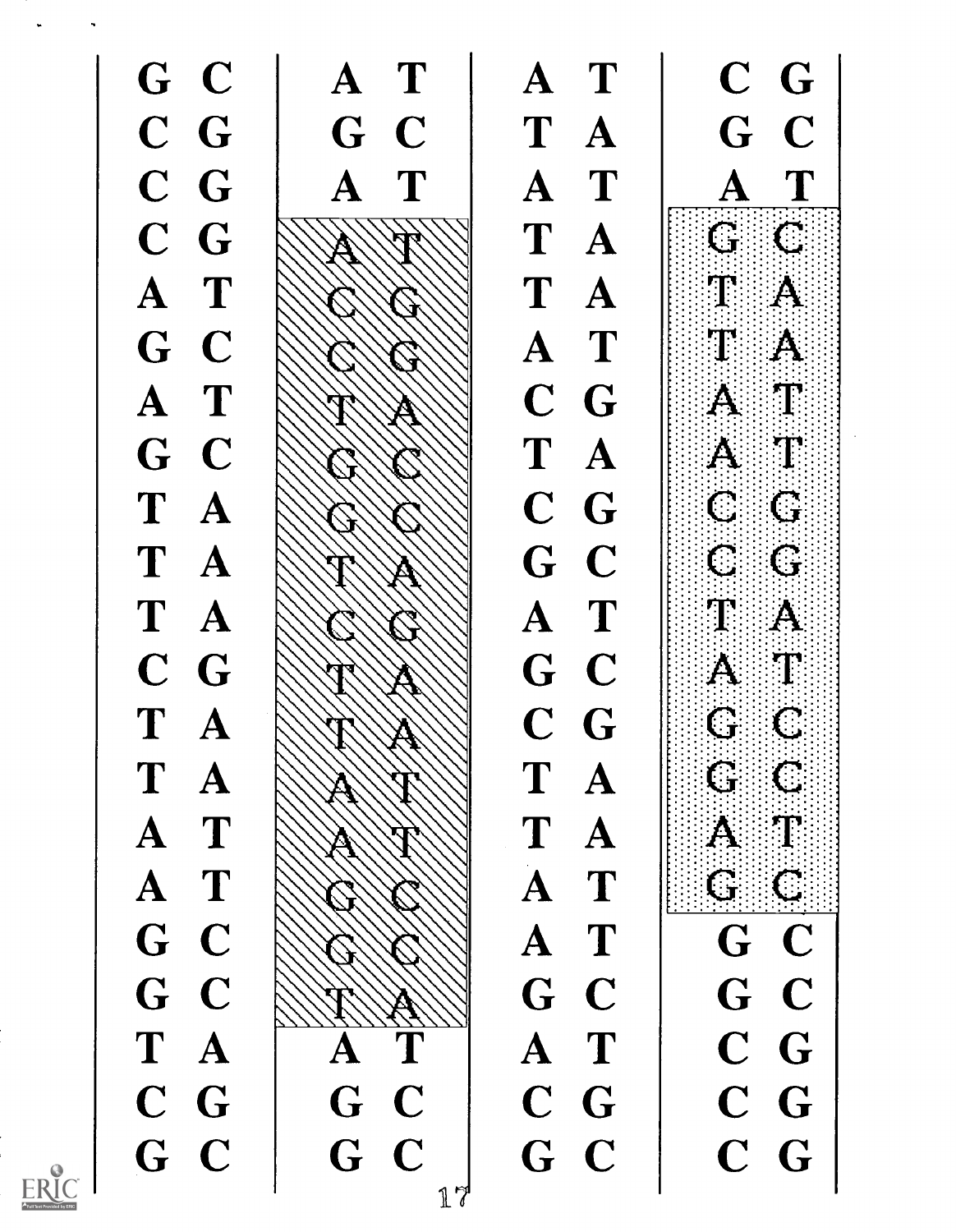

ERIC